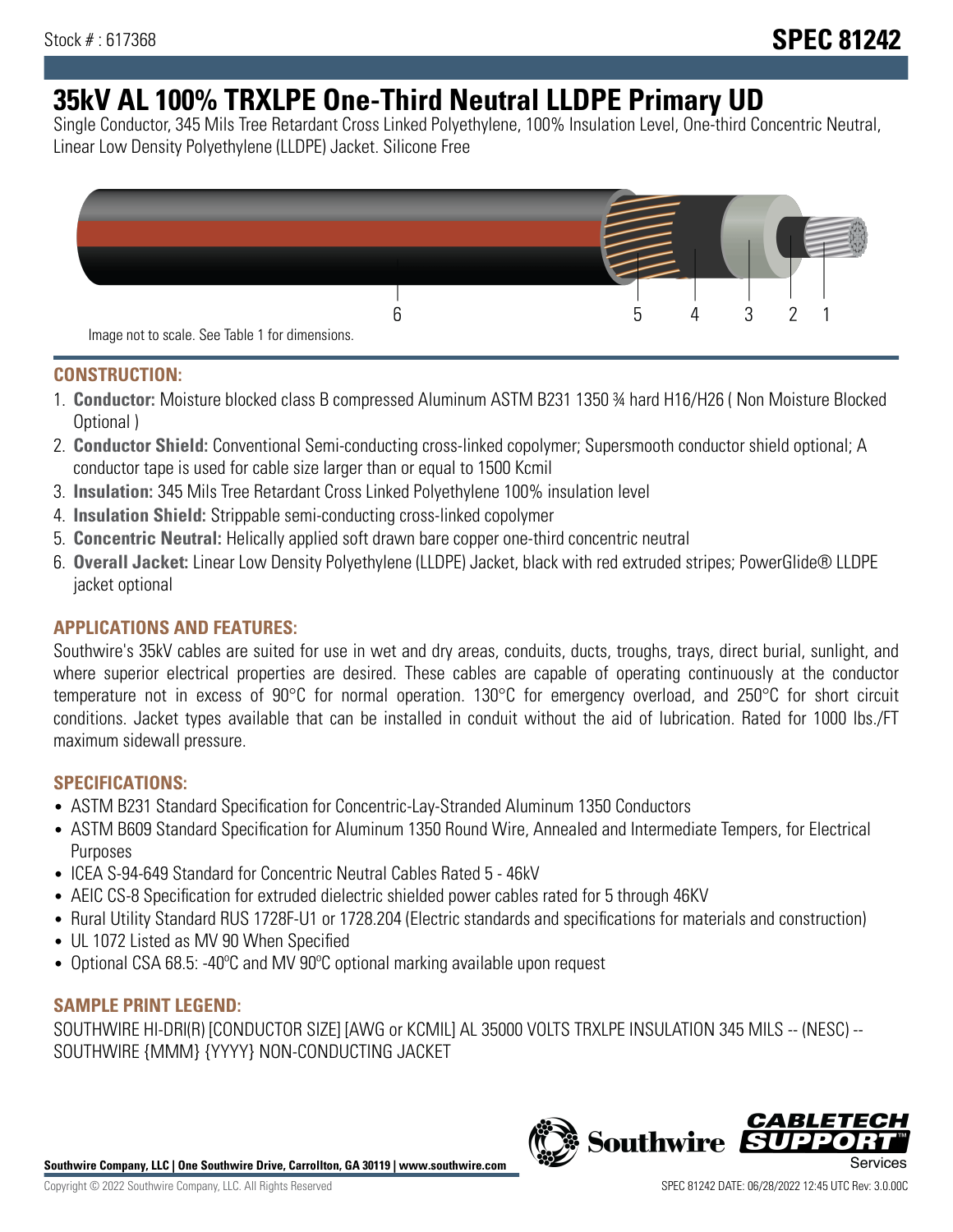# Stock # : 617368 **SPEC 81242**

#### **Table 1 – Weights and Measurements**

| Stock<br>Number | Cond.<br>Size <sup>1</sup> | <b>Diameter</b><br>Over<br>Conductor | <b>Diameter</b><br>Over<br>Insulation | Insul.<br><b>Thickness</b> | <b>Diameter</b><br>Over<br>Insulation<br>Shield | Concentric<br><b>Neutral</b> | Neutral DC<br>Resistance<br>$25^{\circ}$ C | <b>Jacket</b><br><b>Thickness</b> | Approx.<br>0D | Approx.<br>Weight    | Min<br><b>Bending</b><br>Radius | Max Pull<br>Tension* |
|-----------------|----------------------------|--------------------------------------|---------------------------------------|----------------------------|-------------------------------------------------|------------------------------|--------------------------------------------|-----------------------------------|---------------|----------------------|---------------------------------|----------------------|
|                 | AWG/<br>Kcmil              | inch                                 | inch                                  | m <sub>l</sub>             | inch                                            | No. x AWG                    | $\Omega$ /1000ft                           | mil                               | inch          | Ib<br><b>Y1000ft</b> | <b>Inch</b>                     | Ib                   |
| 617368          | 1250<br>(91)               | .250                                 | 2.017                                 | 345                        | 2.147                                           | 25x10                        | 0.041                                      | 80                                | 2.536         | 3589                 | 20.2                            | 7500                 |

All dimensions are nominal and subject to normal manufacturing tolerances

◊ Cable marked with this symbol is a standard stock item

\* Pulling tension based on pulling eye directly connected to conductor

! UL listed MV-90 Rated

^ HiDri Plus® - Water Blocking Powder

^^ HiDri Plus® - Water Blocking Powder. All Black Jacket

† 2/3 Concentric Neutral

§ HiDri Plus® - Water Blocking Powder. CSA Listed

## **Table 2 – Electrical and Engineering Data**

| Cond.<br><b>Size</b> | @25°C            | DC Resistance AC Resistance<br>$@90^{\circ}C$ | Capacitive<br>Reactance @<br>60Hz | Inductive<br>Reactance @<br>60Hz | Charging<br>Current | <b>Dielectric</b><br>Loss | Zero Sequence<br>Impedance* | Positive<br>Sequence<br>Impedance* | <b>Short Circuit</b><br>Current $@30$<br>Cycle |
|----------------------|------------------|-----------------------------------------------|-----------------------------------|----------------------------------|---------------------|---------------------------|-----------------------------|------------------------------------|------------------------------------------------|
| AWG/<br>Kcmil        | $\Omega/1000$ ft | $\Omega/1000$ ft                              | $MO^*1000ft$                      | $\Omega/1000$ ft                 | A/1000ft            | W/1000ft                  | $\Omega/1000$ ft            | $\Omega/1000$ ft                   | Amp                                            |
| 1250<br>(91)         | 0.0141           | 0.019                                         | 0.028                             | 0.037                            | 0.709               | 4.300                     | $0.062 + j0.027$            | $0.025 + j0.033$                   | 23905.5                                        |

\* Calculations are based on three cables triplexed / concentric shield / Conductor temperature of 90°C / Shield temperature of 45°C / Earth resistivity of 100 ohmsmeter

† Ampacities are based on Figure 7 of ICEA P-117-734 (Single circuit trefoil, 100% load factor, 90°C conductor temperature, earth RHO 90, 36" burial depth)

‡ Ampacities are based on Figure 1 of ICEA P-117-734 (Single circuit trefoil, 100% load factor, 90°C conductor temperature, earth RHO 90, 36" burial depth)

## **Table 3 – Weights and Measurements (Metric)**

| Stock<br>Number | Cond.<br><b>Size</b> | <b>Diameter</b><br>Over<br>Conductor | <b>Diameter</b><br>Over<br>Insulation | <b>Insul</b><br><b>Thickness</b> | <b>Diameter</b><br>Over<br>Insulation<br>Shield | Concentric<br><b>Neutral</b> | Neutral DC<br>Resistance<br>$25^{\circ}$ C | Jacket<br><b>Thickness</b> | Approx.<br>OD | Approx.<br>Weight | Min<br>Bending<br>Radius | Max Pull<br>Tension* |
|-----------------|----------------------|--------------------------------------|---------------------------------------|----------------------------------|-------------------------------------------------|------------------------------|--------------------------------------------|----------------------------|---------------|-------------------|--------------------------|----------------------|
|                 | AWG/<br>Kcmil        | mm                                   | mm                                    | mm                               | mm                                              | No. x AWG                    | $\Omega$ /km                               | mm                         | mm            | ka/km             | mm                       | newton               |
| 617368          | 1250<br>(91)         | 31.75                                | 51.23                                 | 8.76                             | 54.53                                           | 25x10                        | 0.13                                       | 2.03                       | 64.41         | 5341              | 513.08                   | 33375                |

All dimensions are nominal and subject to normal manufacturing tolerances

◊ Cable marked with this symbol is a standard stock item

\* Pulling tension based on pulling eye directly connected to conductor

! UL listed MV-90 Rated

^ HiDri Plus® - Water Blocking Powder

^^ HiDri Plus® - Water Blocking Powder. All Black Jacket

† 2/3 Concentric Neutral

§ HiDri Plus® - Water Blocking Powder. CSA Listed